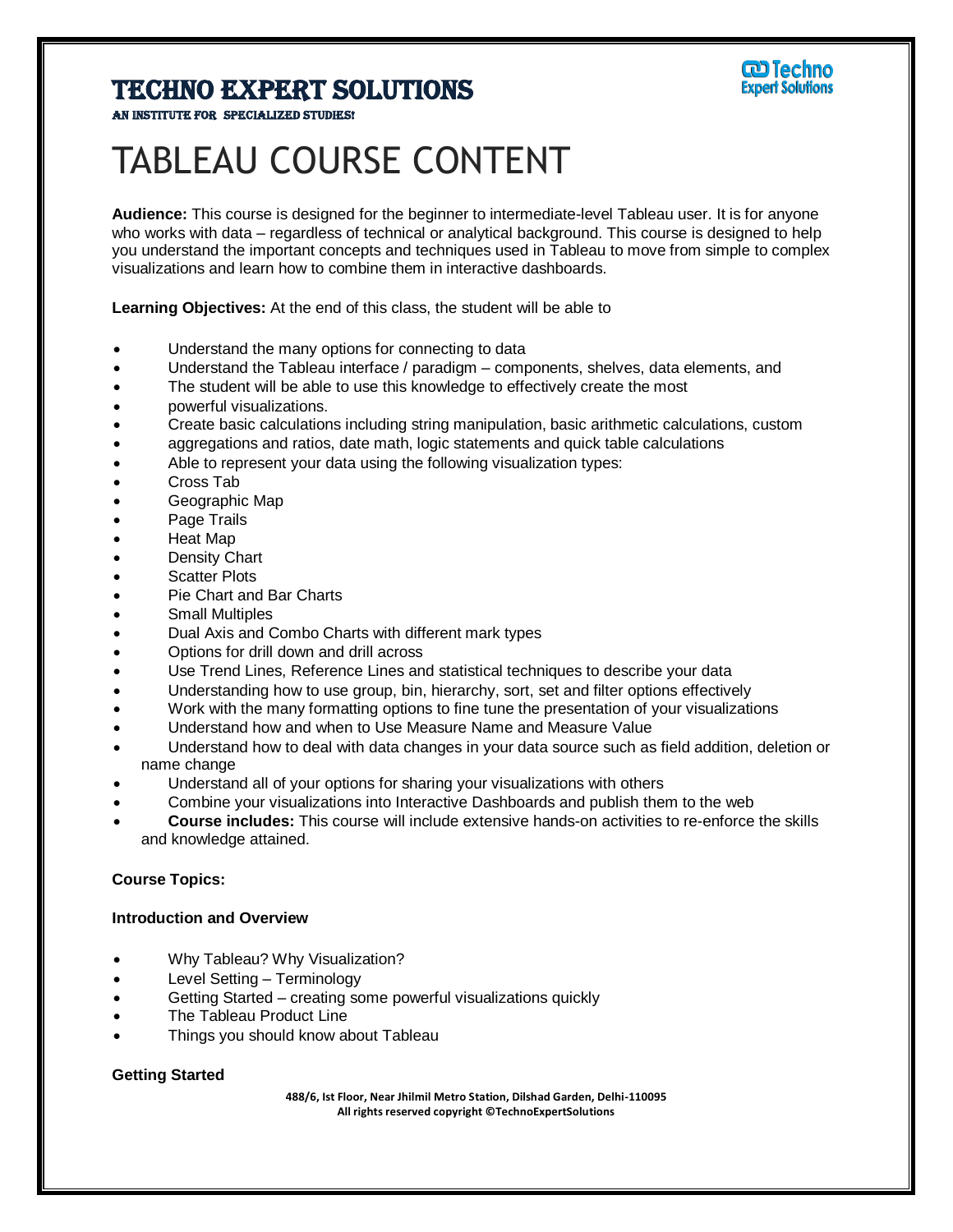# **W** Techno<br>Expert Solutions

# Techno Expert Solutions

#### AN INSTITUTE FOR SPECIALIZED STUDIES!

- Connecting to Data and introduction to data source concepts
- Working with data files versus database servers
- Understanding the Tableau workspace
- Dimensions and Measures
- Using Show Me!
- Tour of Shelves (How shelves and marks work)
- Building Basic Views
- Help Menu and Samples
- Saving and Sharing your work

## **Concepts and Options when Connecting to Data**

- Overview of other connection options
- Joining multiple tables
- Data Blending
- Copy and Paste
- Data Extracts
- Custom SQL
- Publishing and Re-using Data Connections
- Understand how to deal with data changes in your data source such as field addition,
- deletion or name change
- Re-using and sharing data connections the concept of meta data
- Working with multiple connections in the same workbook

#### **Analysis**

- Creating Views
- Marks
- Size and Transparency
- **Highlighting**
- Working with Dates
- Date aggregations and date parts
- Discrete versus Continuous3
- Dual Axis / Multiple Measures
- Combo Charts with different mark types
- Geographic Map
- Page Trails
- Heat Map
- Density Chart
- Scatter Plots
- Pie Charts and Bar Charts
- Small Multiples
- Working with aggregate versus disaggregate data
- Analyzing
- Sorting & Grouping
- Aliases
- Filtering and Quick Filters
- Cross-Tabs (Pivot Tables)
- Totals and Subtotals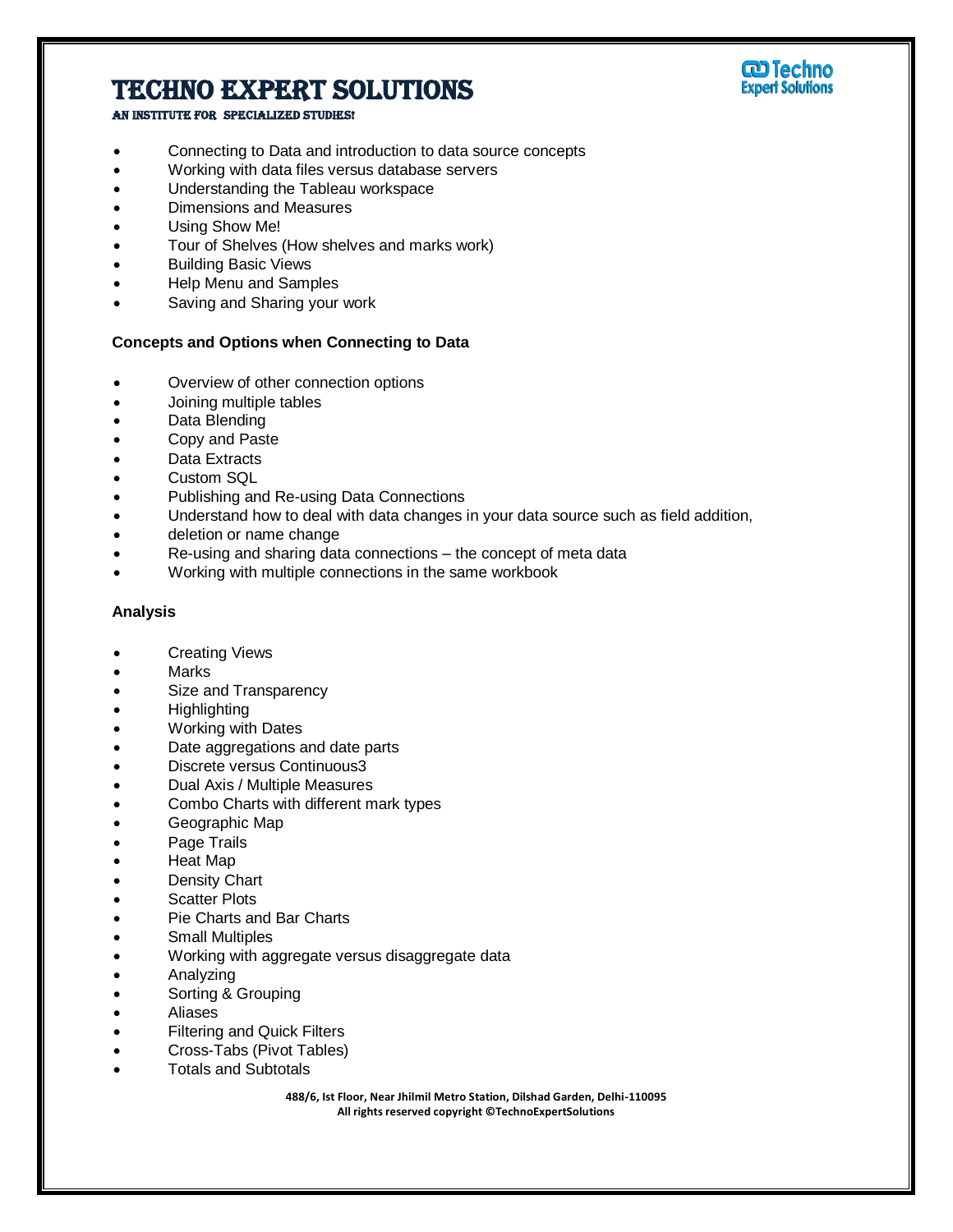### AN INSTITUTE FOR SPECIALIZED STUDIES!

- Drilling and Drill Through
- Aggregation and Disaggregation
- Percent of Total
- Working with Statistics and Trend lines

## **Getting Started with Calculated Fields**

- Working with String Functions
- Basic Arithmetic Calculations
- Date Math
- Working with Totals
- Custom Aggregations
- Logic Statements

#### **Formatting**

- Options in Formatting your Visualization
- Working with Labels and Annotations
- **Effective Use of Titles and Captions**
- Introduction to Visual Best Practices

### **Building Interactive Dashboards**

- Combining multiple visualizations into a dashboard
- Making your worksheet interactive by using actions and filters
- An Introduction to Best Practices in Visualization

#### **Sharing Workbooks**

- Publish to Reader
- Packaged Workbooks
- Publish to Office
- Publish to PDF
- Publish to Tableau Server and Sharing over the Web

#### **Putting it all together**

- Scenario-based Review Exercises
- Best Practices

#### **Where to get Further Assistance**

- The Help File / Product Manual
- Knowledge base
- Forums
- Whitepapers & Books
- Further Training Offerings & Professional Services
- Technical Support

**488/6, Ist Floor, Near Jhilmil Metro Station, Dilshad Garden, Delhi-110095 All rights reserved copyright ©TechnoExpertSolutions**

# **W** Techno<br>Expert Solutions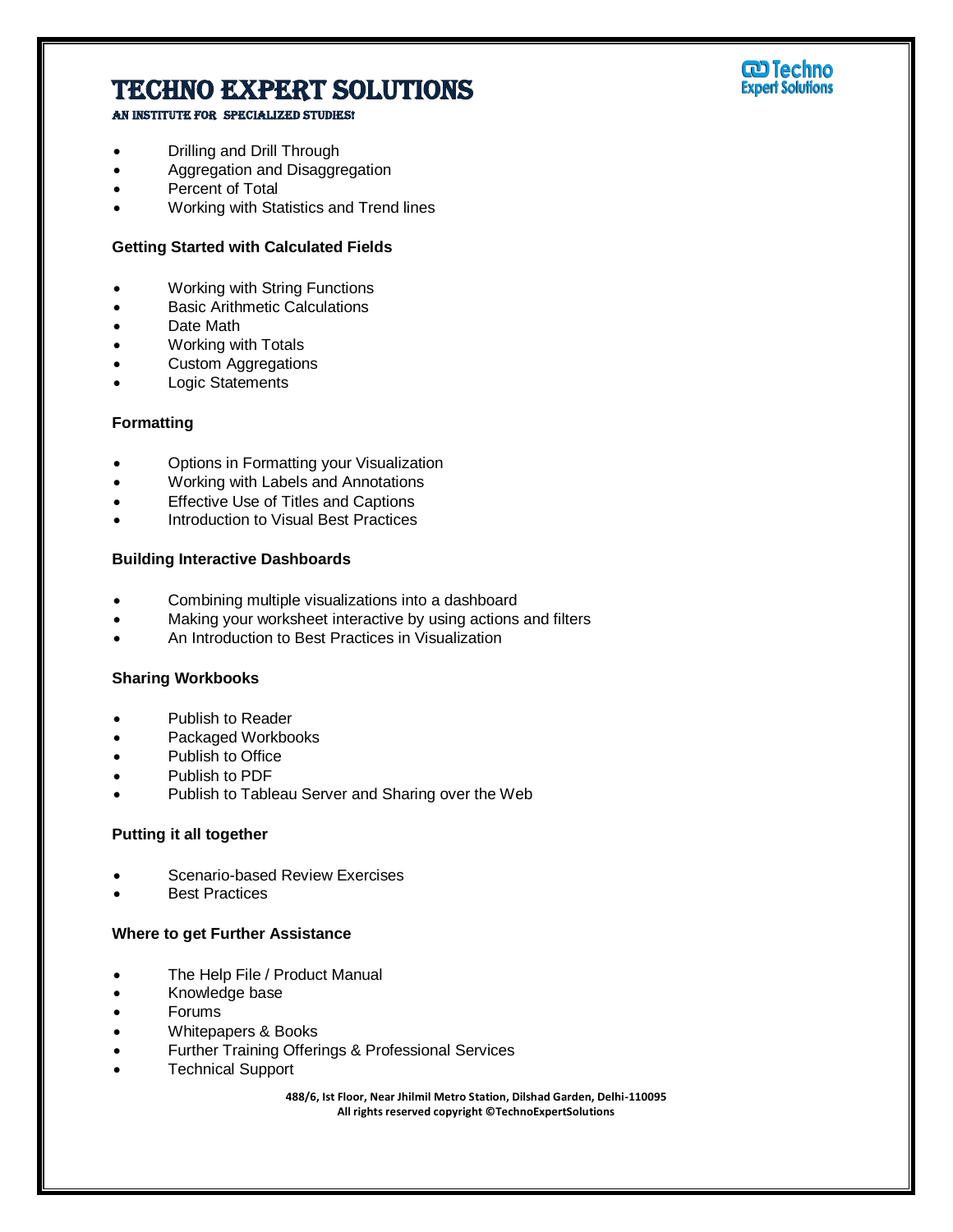

An institute for specialized studies!

**Filtering, Sorting & Grouping** Filtering, Sorting and Grouping are fundamental concepts when working with and analyzing data. We will briefly review these topics as they apply to Tableau

- Advanced options for filtering and hiding
- Understanding your many options for ordering and grouping your data: Sort,Groups, Bins, Sets
- Understanding how all of these options inter-relate

### **Working with Data**

In the Fundamentals class, we accepted the data for what it is! (with a basic overview of blending and joining data and working with the data engine). In the Advanced class, we will understand the difference between joining and blending data, and when we should do each. We will also consider the implications of working with large data sets, and consider options for when and how to work with extracts and the data engine. We will also investigate best practices in "sharing" data sources for Tableau Server users.

- Data Types and Roles
- Dimension versus Measures
- Data Types
- Discrete versus Continuous
- The meaning of pill colors
- Database Joins
- Data Blending
- Working with the Data Engine / Extracts and scheduling extract updates
- Working with Custom SQL
- Adding to Context
- Switching to Direct Connection
- Building meta data via shared Data Source connections
- Performance considering and working with big data

#### **Working with Calculated Data and Statistics**

In the Fundamentals Class, we were introduced to some basic calculations: basic string and arithmetic calculations and ratios and quick table calculations. In the Advanced class, we will extend those concepts to understand the intricacies of manipulating data within Tableau

- A Quick Review of Basic Calculations
- Arithmetic Calculations
- String Manipulation
- Date Calculations
- Quick Table Calculations
- Custom Aggregations
- Custom Calculated Fields
- Logic and Conditional Calculations
- Conditional Filters
- Advanced Table Calculations
- Understanding Scope and Direction
- Calculate on Results of Table Calculations
- Complex Calculations
- Difference From Average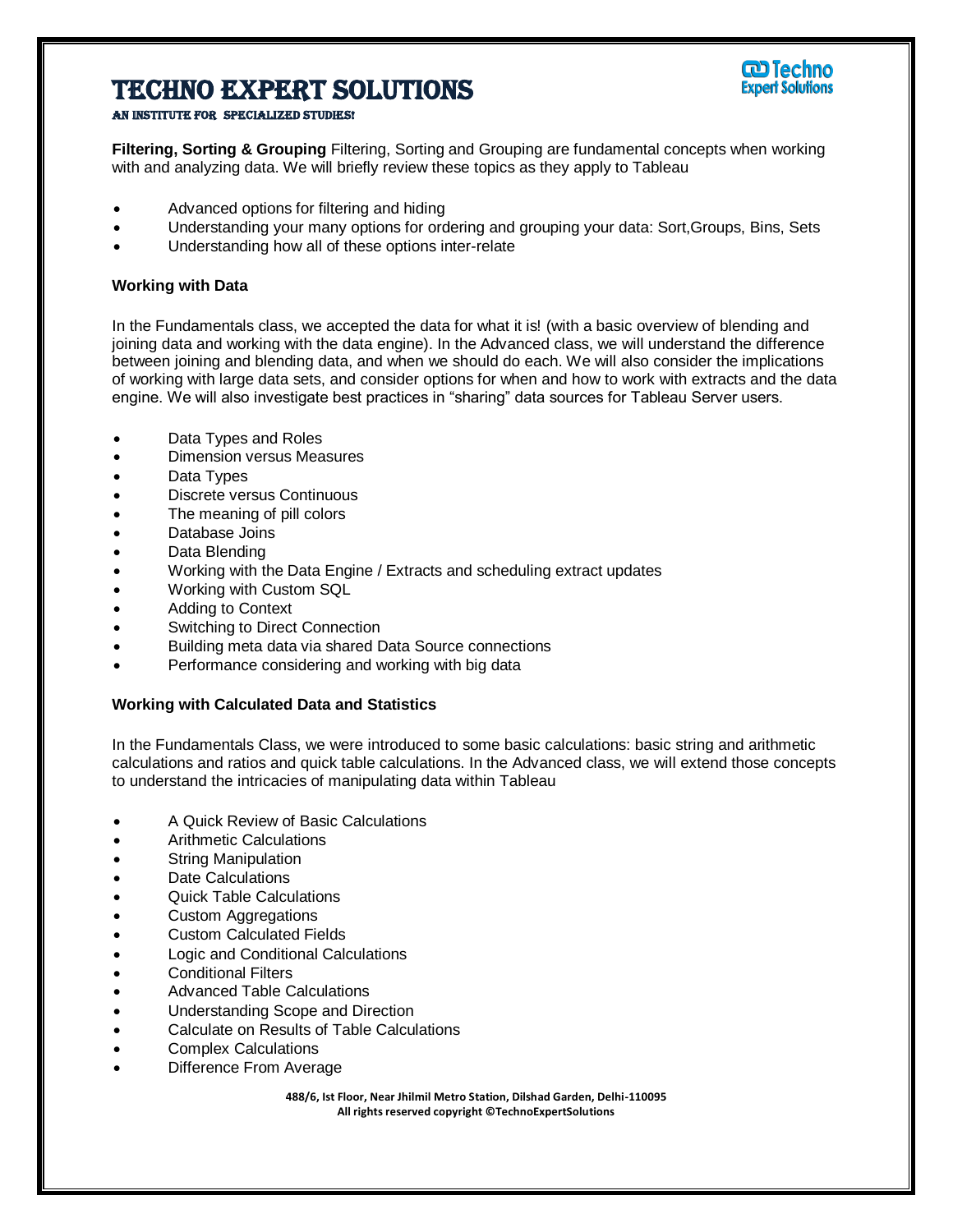

AN INSTITUTE FOR SPECIALIZED STUDIES!

- Discrete Aggregations
- Index to Ratios
- Understanding where Calculations Occur Statistics
- Reference / Trend Lines
- Statistical Calculations
- Summary Stats
- Cohort Analysis
- Working with Dates and Times
- Continuous versus Discrete Dates
- Dates and Times
- Reference Dates

### **Advanced Mapping**

The Fundamentals class taught us the basics of Geographic Mapping.In the Advanced Class, we will learn the intricacies of working with the mapping function within Tableau including working with custom geographies and geo-coding, working with an alternate WMS server and spatially visualizing nongeographic data.

- Fundamentals Review: Building basic maps
- Fixing geographies
- Geographic Fields
- Map Options
- Built-in Demographics / Layering
- WMS working with a Web Map Service
- Importing Custom Geographies
- Assigning Geographies to Non-Geographic fields
- Distance Calculations
- Spatially Visualizing non-Geographic Data using background images and geo-coding

#### **Working with Parameters**

In the Fundamentals class, we were introduced to parameters –How to create a parameter and use it in a calculation. In the Advanced class, we will go into more details on how we can use parameters to modify our title, create What-If analysis, etc

- Parameter Basics
- Data types of parameters
- Using parameters in calculated fields
- Inputting parameter values and parameter control options
- Advanced Usage of Parameters
- Using parameters for titles, field selections, logic statements, Top X

## **Building Advanced Chart Types and Visualizations / Tips & Tricks**

This topic covers how to create some of the chart types and visualizations that may be less obvious in Tableau. It also covers some of the more common tips & tricks / techniques that we use to assist customers in solving some of their more complex problems.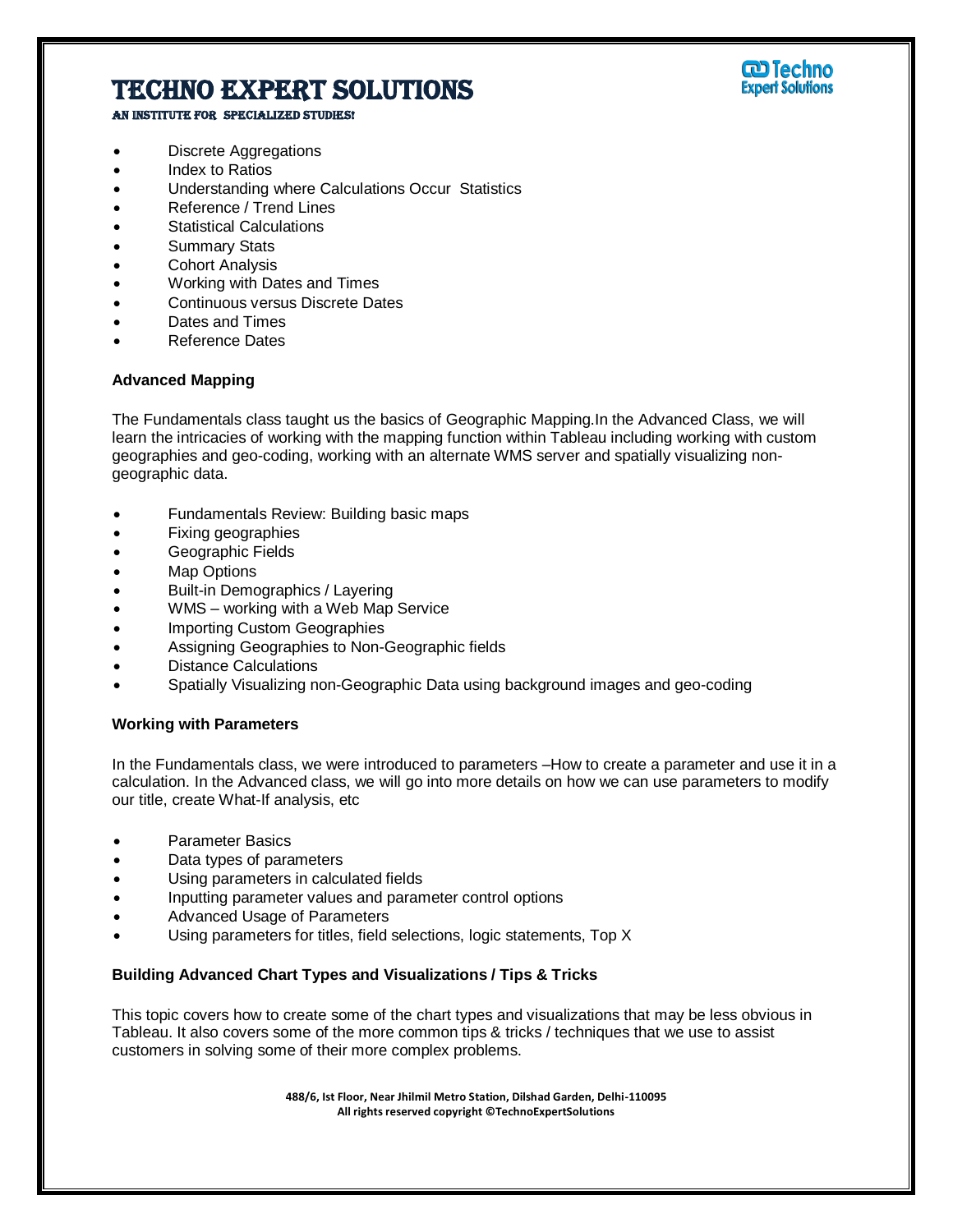AN INSTITUTE FOR SPECIALIZED STUDIES!

- Bar in Bar
- Box Plot
- Bullet Chart
- Custom Shapes
- **Gantt Chart**
- Heat Map
- Pareto Chart
- Spark Line
- KPI Chart

#### **Best Practices in Formatting and Visualizing**

- Formatting Tips
- Drag to Legend
- Edit Legend
- Fill 100% Black Line
- **Highlighting**
- Labeling
- Legends
- Working with Nulls
- Table Options
- Annotations and Display Options
- Introduction to Visualization Best Practices

#### **Building Better Dashboards**

In the Fundamentals courses, we learned how we can combine several worksheets in a dashboard and publish that to the web. In the Advanced course, we will learn how to build effective and interactive applications via dash boarding.

- Interactive Dashboards
- Quick Filters
- Dashboard Objects
- Filter Actions
- Highlighting and Actions
- **Performance**
- Publish to Web
- Zones
- **•** Guided Analytics
- Cascading Filters
- Highlighting
- Quick filter Options
- Select then See Visual
- Self-Populating Dashboards
- Shortcuts
- URL Actions

### **Overview – Working with Tableau Server**

**488/6, Ist Floor, Near Jhilmil Metro Station, Dilshad Garden, Delhi-110095 All rights reserved copyright ©TechnoExpertSolutions**

# **W** Techno<br>Expert Solutions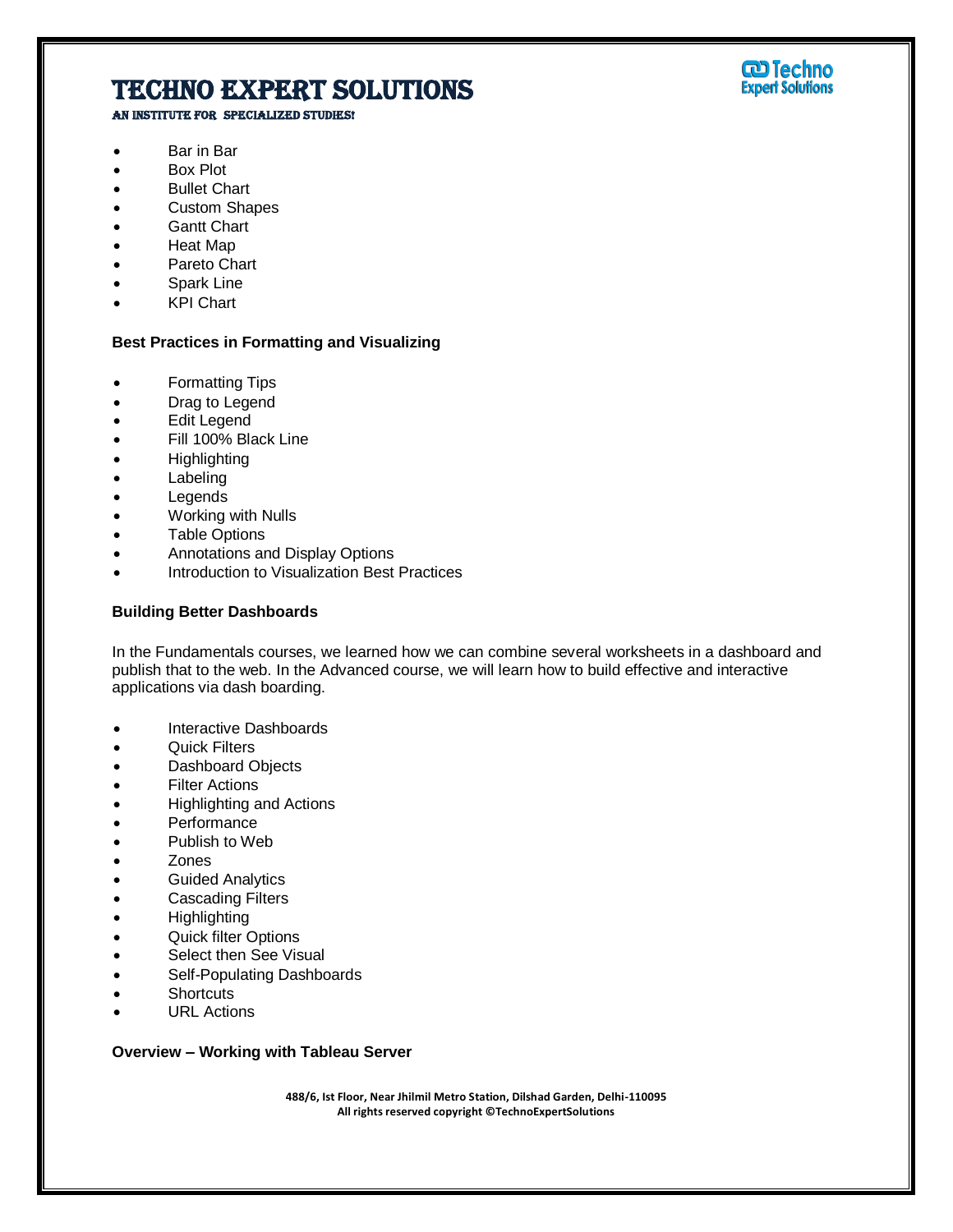

#### AN INSTITUTE FOR SPECIALIZED STUDI

In Tableau Fundamentals, we saw that we could use Tableau Server as a mechanism to share our visualizations and dashboards. Now we will dig in a bit deeper.

- Publishing to Tableau Server Overview of publishing, scheduling & security options
- Tableau Server Usage Interacting with Published Visualizations

#### **Wrap Up Activities**

- Summary of what we have learned
- Advanced activities to pull together and solidify the concepts

#### **Where to get Further Assistance**

- The Help File / Product Manual
- Knowledge base
- Forums
- Whitepapers & Books
- Further Training Offerings & Professional Services
- Technical Support

#### **Visual Analytics**

#### **How to be an Effective Analyst Using Tableau**

**Audience:** You recognize the value of visual analytics; you have the software, and you know how to use it well. What a lot of people lack is an understanding of how to approach visual analysis. Analytical thinking is one of the most important skills you need to get the most out of Tableau. And even the most seasoned Tableau user can create an ineffective visualization if they don't understand the problem at hand or the perceptual basis for visualization best practices. This course was designed to fill those gaps. How does this course fit in with the rest of the curriculum offered at Tableau? Tableau Fundamentals and Advanced focus on Tableau Desktop; we teach you how to use the product, concentrating on features and functionality. This course is focused on visual analysis – a topic that isn't necessarily tool specific; however, everything we teach has a direct application to the way you use Tableau.

**Prerequisites:** You should already know how to use Tableau well. Ideally, you will have taken Fundamentals and Advanced courses, but this is not an official prerequisite. Be aware that we won't introduce you to product features or walk you through step by step instructions.

**What to Bring:** Please bring 3 examples of visualizations you've created in the past. These examples don't have to be complex, just something you've actually used or presented. Any format is fine (e.g., .twbx, .twb, image file).

#### **Course Aims and Objectives**

**Aims:** The aim of this course is to add to your visual analysis toolbox. You will strengthen your analytical skills and gain an understanding of visualization best practices. You will become a better analyst, designer, and communicator.

#### **What you'll be able to do after this course**: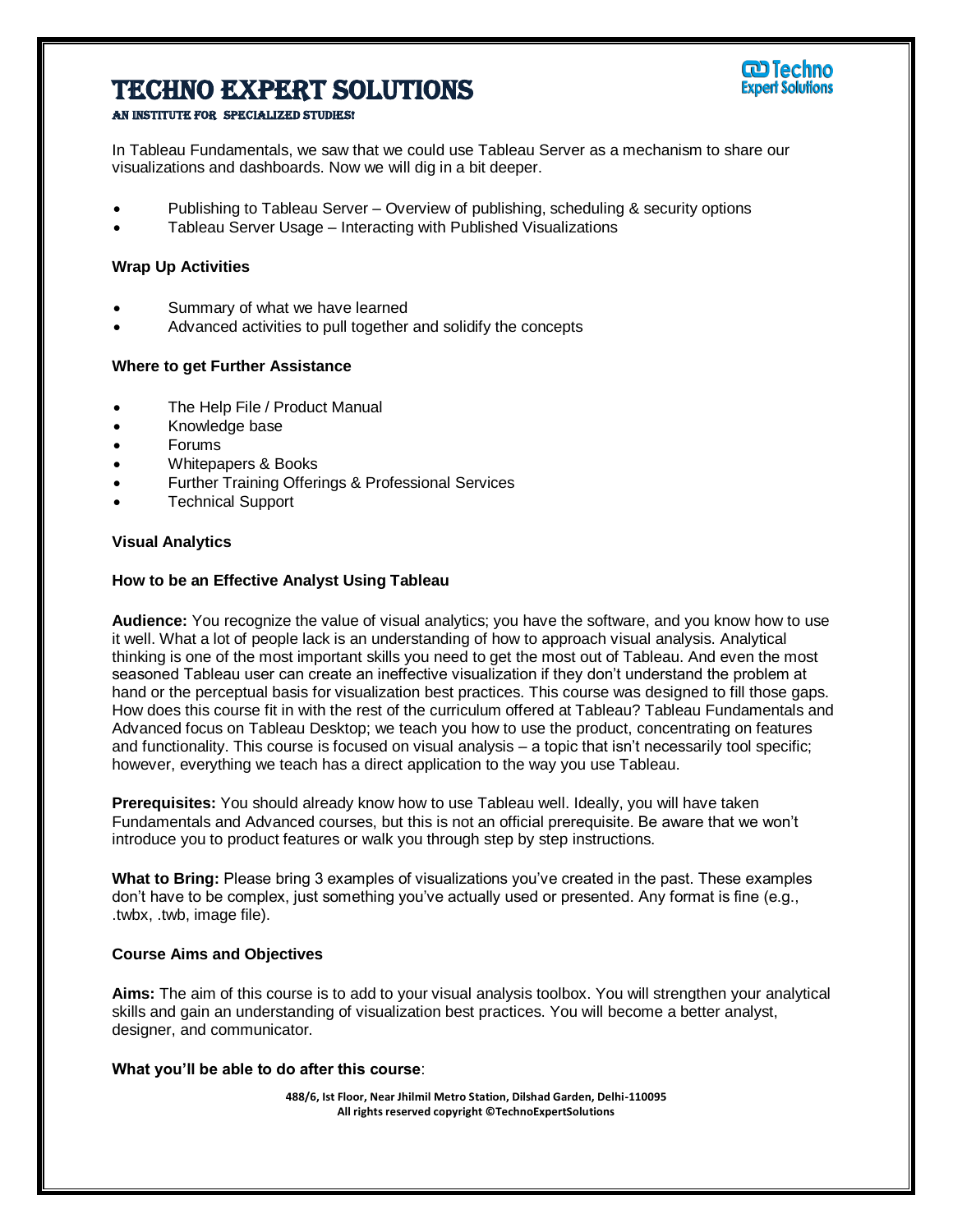

#### An institute for specialized studies!

- Describe the history, theory, and science behind data visualization, and how all this is built into Tableau's DNA. You will be able to evaluate Tableau's default actions and know when and why you might modify them to suit your analysis goals.
- Feel confident approaching data analysis. You will collect a set of techniques to guide your process, from planning your line of questioning to reviewing and communicating your findings.
- Demonstrate some basic principles of human visual perception and cognition and how they apply to chart design- the basis for Tableau's visual best practices. You will move beyond 'show me' to designing customized effective, meaningful visualizations.
- Intelligently critique charts and dashboards, and offer suggestions for improvement.
- Use multiple effective techniques for approaching different types of real-world analysis questions.You will leave with a toolkit that leads you to the appropriate visualizations for your question and data types.
- Return to work able to apply your new knowledge immediately. At the end of the course, you will synthesize and apply everything you learned in a realistic final project, allowing you to test yourself and seek additional help if needed.

**Formats and Procedures:** We will use a combination of traditional teaching methods (lecture, class discussion) and in-class activities.

**Our Assumptions:** This may not be a course about how to use Tableau, but it's still a Tableau course. We tried to ensure that all of the material is both applicable to Tableau, and of value to our customers. There are some topics that are relevant to visual analysis that we won't address in this course, simply because they don't apply to Tableau users (e.g., 3D charts). Other topics were omitted because you were more academic or technical than the scope of this applied course allows. If you want to learn more about visual analysis, there are several resources listed at the end of this document.

#### **Course Topics**

#### **Overview**

- What is visual analysis?
- Strengths/weakness of the visual system.

#### **Laying the Groundwork for Visual Analysis**

- Analytical Process
- Preparing for analysis

### **Getting, Cleaning and Classifying Your Data**

- Cleaning, formatting and reshaping.
- Using additional data to support your analysis.
- Data classification

#### **Visual Mapping Techniques**

- Visual Variables : Basic Units of Data Visualization
- Working with Color
- Marks in action: Common chart types